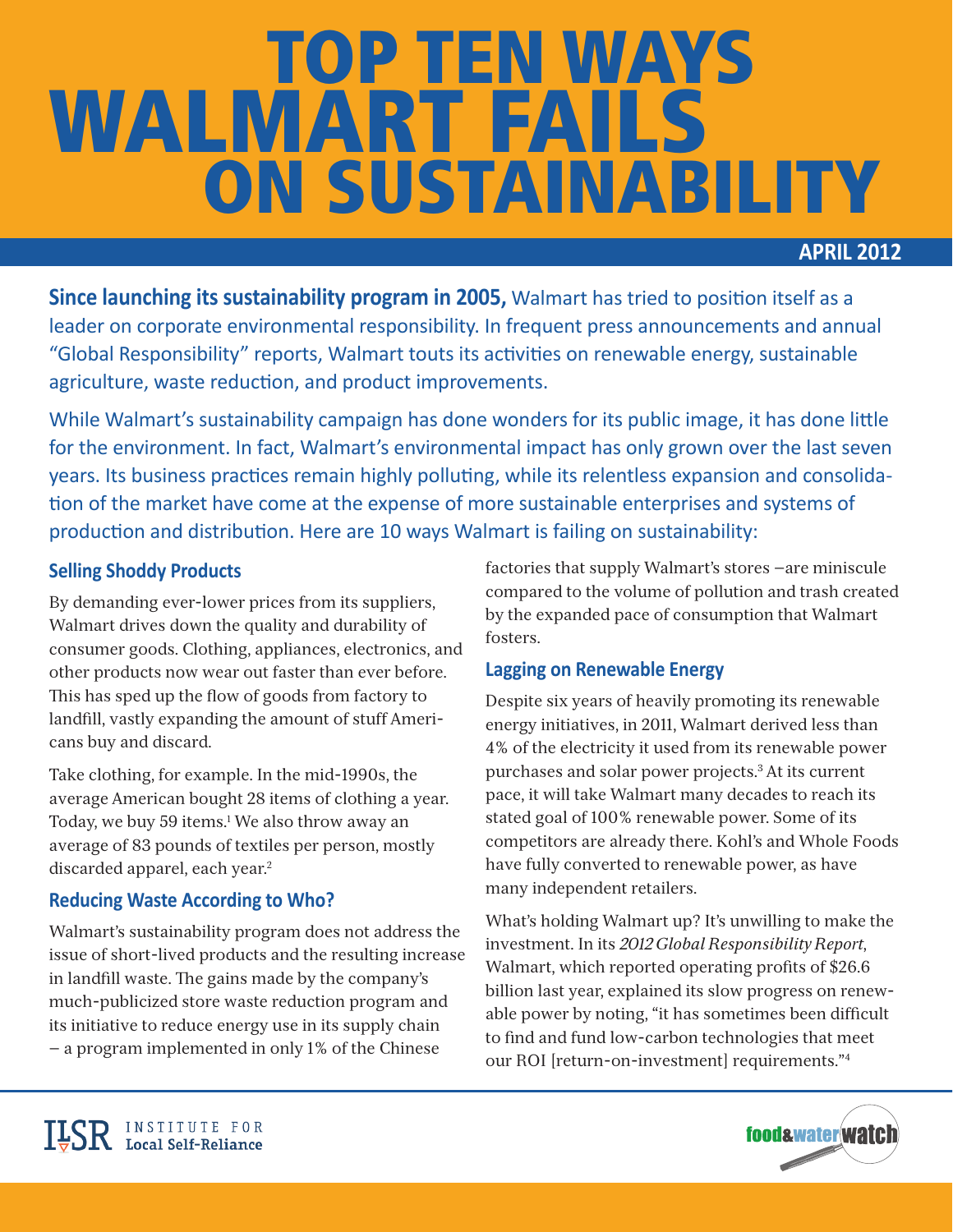## **Increasing Greenhouse Gases**

Walmart's greenhouse gas emissions have been rising steadily. Between 2005 and 2010, Walmart's reported emissions grew by 14%. The company says its operations now produce 22 million metric tons of greenhouse gases a year and it expects its emissions to continue to expand.5

In particular, Walmart promised to improve energy efficiency and cut greenhouse gas emissions at its 2005 base of stores and distribution centers by 20% by the end of 2012. So far, however, it has cut emissions by less than 13%. Meanwhile, the energy used by new stores built since 2005 is contributing twice as much  $\mathrm{CO}_2^{}$  to the atmosphere each year as Walmart's store improvements have saved.<sup>6</sup>

In 2009, Walmart said, "Every company has a responsibility to reduce greenhouse gases as quickly as it can."7 Yet Walmart itself has refused to make the investment and take the steps necessary to cut its own emissions.

### **Voraciously Consuming Land**

Despite its public embrace of sustainability, Walmart continues to maximize its land consumption by building vast, low-rise supercenters. Since 2005, Walmart has added more than 1,100 supercenters in the U.S., expanding its store footprint by one-third.<sup>8</sup> Most of these stores were built on land that hadn't been developed before, including, in some cases, critical habitat for threatened and endangered species.

In many communities, Walmart has chosen to build on virgin land rather than redevelop vacant "greyfield" retail properties. Walmart itself routinely abandons its stores. The U.S. is currently home to about 150 empty Walmart stores,<sup>9</sup> many vacated when the chain opened a newer supercenter nearby.

Walmart's development practices have a major impact on the environment, causing problems such as habitat loss, water pollution from parking lot runoff, sprawl, increased driving, and air pollution. Between 1990 and 2009 – a period when Walmart grew from a regional chain to a national juggernaut  $-$  the number of miles the average U.S. household logged each year for shopping increased by nearly 1,000 miles.<sup>10</sup> For the country

as a whole, that's an extra 149 billion miles on the road each year and about 50 million metric tons of added  $CO<sub>2</sub>$  emissions.

Yet Walmart's sustainability program does not address land use at all. Its *2012 Global Responsibility Report* doesn't even mention these very significant environmental issues.

#### **Financing Anti-Environment Candidates**

While Walmart has publicly expressed support for addressing urgent environmental issues like climate change, its campaign donations reveal a very different agenda. Walmart is one of the largest corporate campaign contributors in the country. Its dollars skew heavily in favor of candidates who consistently vote against the environment, including many leading climate change deniers.

Since 2005, nearly 60% of the \$3.9 million Walmart has given to members of Congress went to lawmakers whose lifetime scores on the League of Conservation Voters' National Environmental Scorecard indicate they vote against the environment most of the time. More than 40% of its donations went to lawmakers who vote against the environment at least 80% of the time.<sup>11</sup>

## **Consolidating & Industrializing Food Production**

Walmart's growth as a grocer — the company had 2010 grocery sales of \$140 billion $12$  and the company controls more than 50% of sales in 29 metro markets $13$ – has triggered a wave of mergers among meatpackers, dairies, and other food processors. Although Walmart claims to support "sustainable agriculture," it has used its market power to usher in a larger-scale, more industrialized food system.

This, in turn, has squeezed farmers. With fewer retailers and processors to compete for their output, farmers have seen their share of the food dollar shrink. Between 1990 and 2009, the farmers' share of each dollar consumers spent on pork, for example, fell from 46 to 25 cents, while the share going to Walmart and other retailers rose from 45 to 62 cents.14 A similar shift has occurred in beef, dairy, and produce.